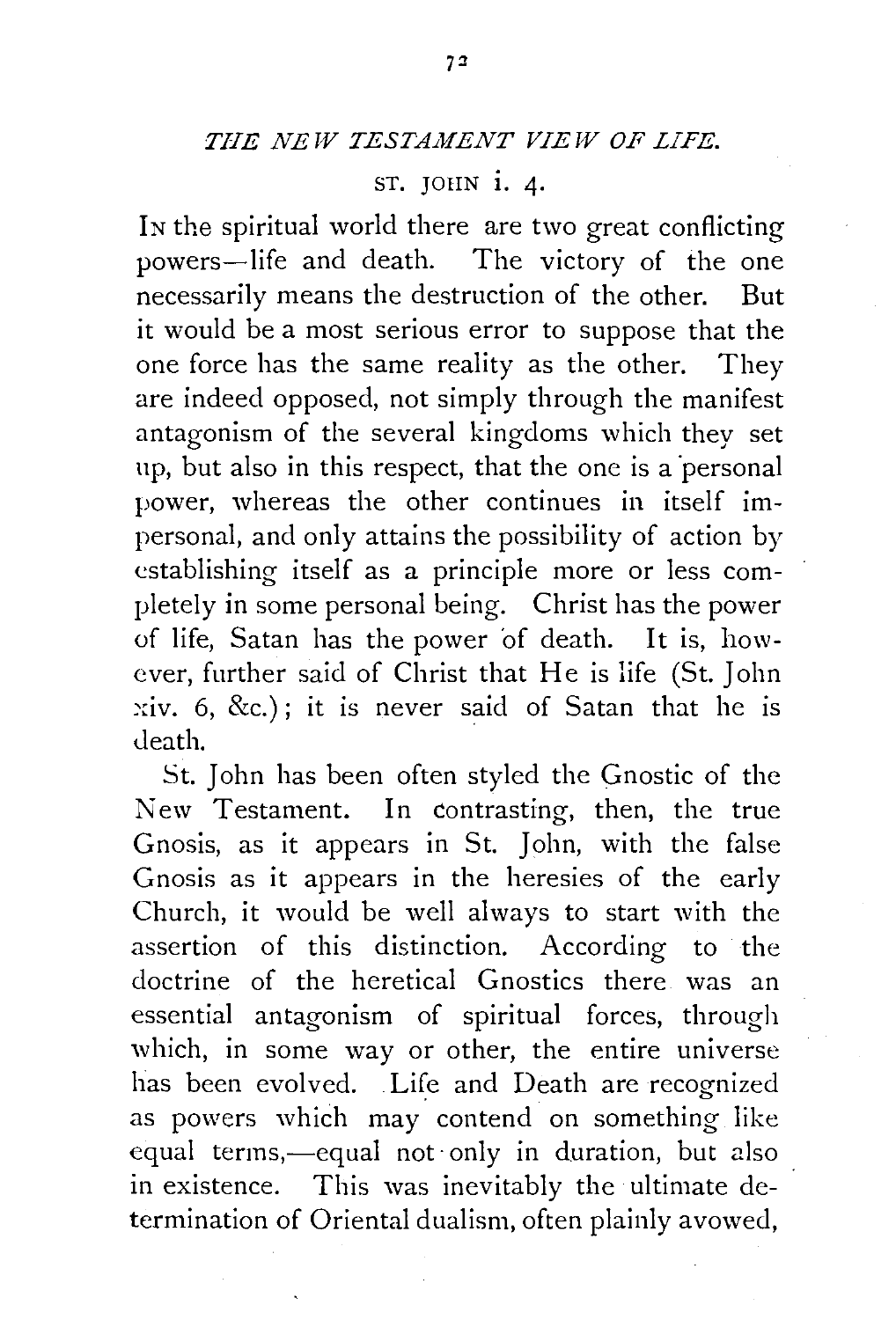always at least necessarily involved. According to the doctrine of the New Testament Gnostic, however, the antagonism of spiritual forces, which we behold in daily life, and to some extent experience, is not an essential antagonism: the being of the universe depends upon one power, and not upon the collision of two. Life alone is a real force, and Death can engage in the contest only as long as it simulates the form of Life. In the beginning with God is life, but not death. Hence we find that St. John, who looks with keen insight into the verities of eternity, has much to say of life, but of death little, and that only in strictest subordination to the power of life. In a truly religious doctrine of God, St. John develops fully the idea of Life; in a truly religious doctrine of man, Paul fully develops the idea of Death. If further we inquire for the *locus classicus*  of the New Testament doctrine of Life, we shall find it in the passage referred to above (St. John i. 4), where life is at once described according to its origin and according to its issues-" In him was life, and the life was the light of men."

It is absolutely necessary, before proceeding further, that we carefully inquire as to the meaning of the term  $\zeta_{\varphi\eta}$  (life) in this passage and throughout the New Testament. If we consider the connection in which it is first introduced by St. John, we shall see that it is immediately related to creative power. All things were made by Him; in Him was life. Luther, indeed, has called attention to the fact that there is here rather *a:* reference to the activity of Divine Providence as a sustaining power; but from the nature of the context we must understand that the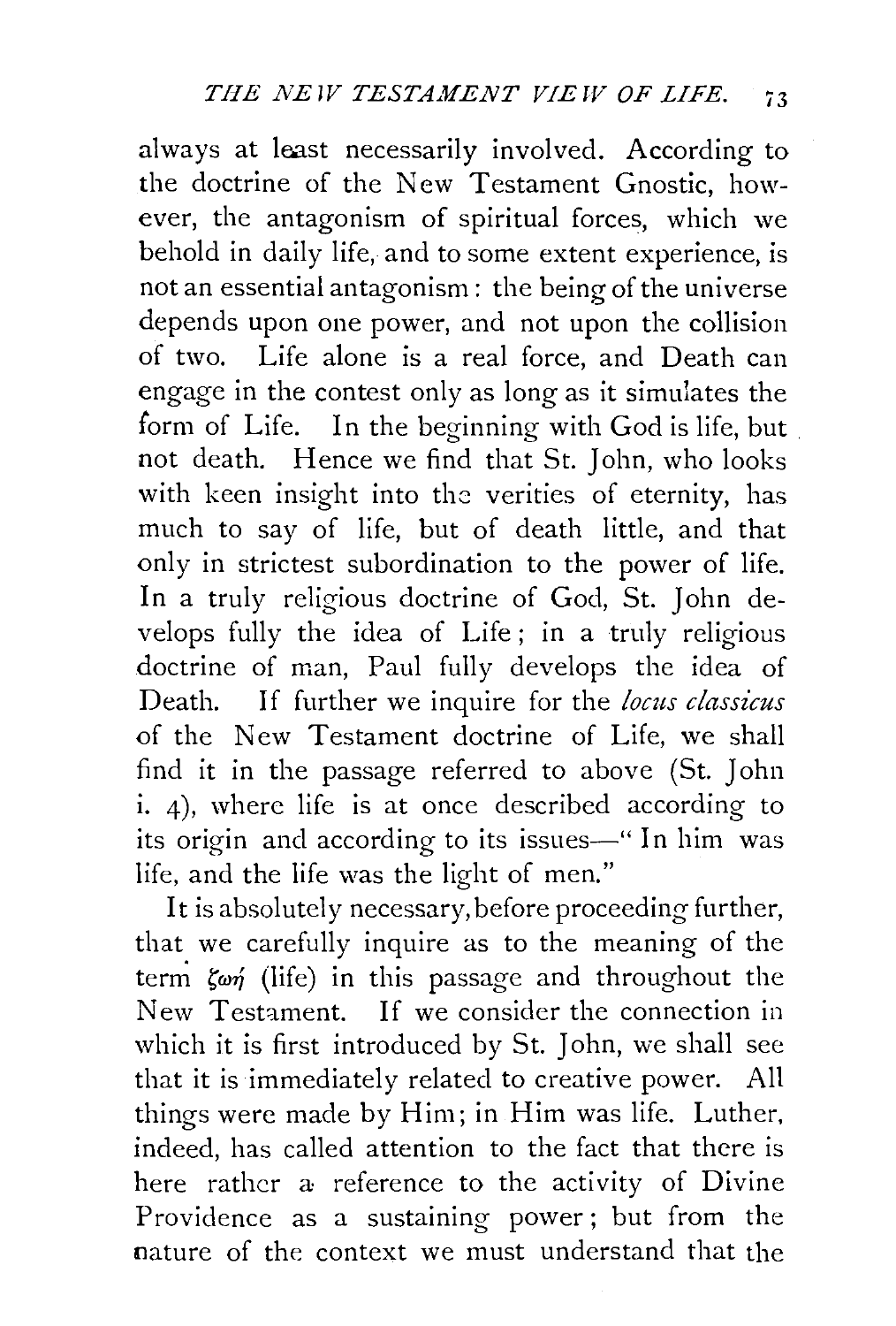principal idea is that of creative life, carrying with it, however, the further truth that this life continues in Him who has made all things, and is not by any means exhausted in the creation work. The "all things" made by Him, not only at first received their existence, but even now in Him they live, and move, and have their being. We may further gain a valuable hint as to the nature and extent of this life, if we remember that the term "all things" is generic as well as numerical. All *kinds* of things owe their life to Him. He is, therefore, the source of all kinds of life-psychical and spiritual. He is Himself the very principle of life in all its forms. Many commentators have uselessly argued as to whether this  $\zeta_{\omega\eta}$  is to be regarded as properly the principle of psychical or of spiritual life. Lange, in opposition to others who find in  $\zeta_{\omega\eta}$  a reference only to the lovver psychical life, would refer it purely to the higher and spiritual. The consequence of this onesidedness is that throughout his commentary there runs a current of false spiritualism, the natural being everywhere spiritualized, rafher than co-ordinated with the spiritual. According to our passage, when considered in relation to its context, the term  $\zeta_{\omega\gamma}$  is properly applied to both the psychical and the spiritual. Hence it depends upon the particular context and the general drift of the argument, and not upon the mere word itself, whether it is to be applied simply to psychical life, or simply to pneumatical life, or to the comprehensive combination of the two. Considerable confusion; too, has resulted from the attempt of commentators to appropriate  $\zeta_{\omega\gamma}$  and *(3ior;* as applicable to different kinds of life. A fair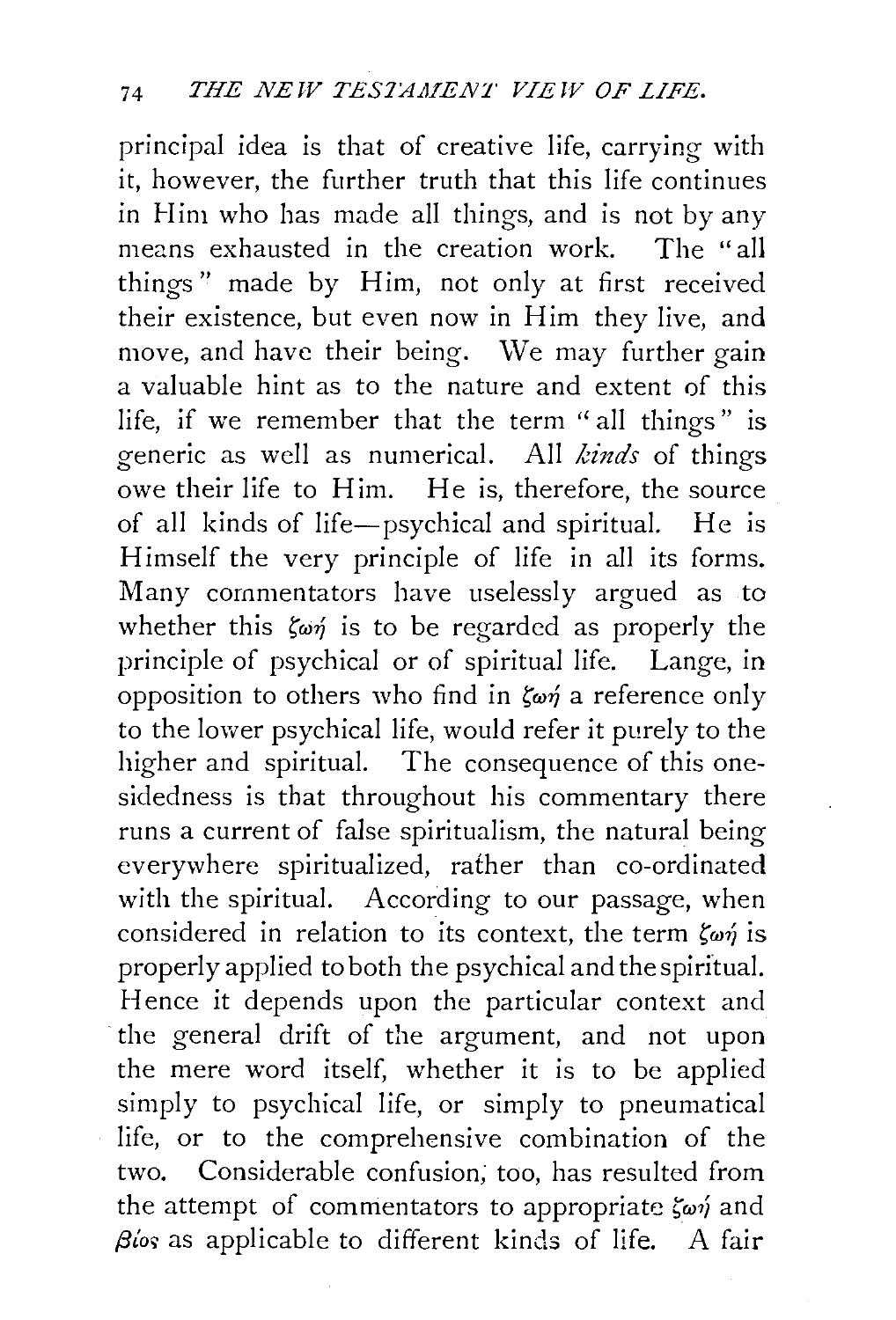consideration, however, of New Testament passages, as well as classical usage, will shew that, while  $\zeta_{\omega\eta}$  is rightly applied to all kinds of life,  $\beta\omega$ ; does not signify the power of life, nor any special kind of life, but simply a particular state or condition of life. Interpreters of Scripture have also very frequently committed another error in their attempts to define this term. Among the exegetes of the earlier part of the present century it was almost universal to render  $\zeta_{\omega\eta}$ , whenever absolutely applied, by  $\epsilon \omega \delta a_i \mu \omega \nu a$ . or *felicitas,* whereas it is clearly to be regarded rather as the condition and ground of all blessedncss. This interpretation was given to the Old Testament term הַיֹּים by Gesenius and other scholars; and in the New Testament exegesis the same style of rendering was adopted by the lexicographers and by Lücke in his commentary on St. John. It has been ably controverted by Olshausen in his Latin treatise on the notion of  $\zeta_{\omega\eta}$  in the New Testament. In a valuable note appended to another dissertation by Olshausen, on the Logos, bound up in his Opuscula, we have an ingenious attempt to connect etymologically the terms  $\zeta_{\omega\eta}$  (life) and  $\pi\nu\epsilon\nu\mu a$  (spirit). After having explained the relation between  $\pi \nu \hat{\epsilon} \nu \mu a$ and avewos (Latin, *anima*), he proceeds to compare their roots. "  $\triangle$  ccedit, quod prætereundum non est, idem esse, quod etymologia docet,  $\pi \nu \partial \nu \mu a$  et  $\zeta \omega \eta$ . Est enim  $\zeta_{\omega\gamma}$  ex graci sermonis indole, aura vitalis,  $\pi\nu\epsilon\nu\mu a$ , quæ corpori vitam inspirat ; deinde vita in universum. Derivatur autem  $\zeta_{\omega\eta}$ , a  $\zeta_{\omega\omega}$ ,  $\zeta_{\alpha\omega}$ ,  $\zeta_{\alpha\eta\mu\iota}$  $=$ ãω,  $d\epsilon\omega$   $d\eta\mu\iota$  (quod idem esse ac  $\pi\nu\epsilon\omega$  supra jam demonstravimus,) cum particula inseparabili  $\zeta_a$ , quæ notionem verborum, quibus przefigitur, et acuit et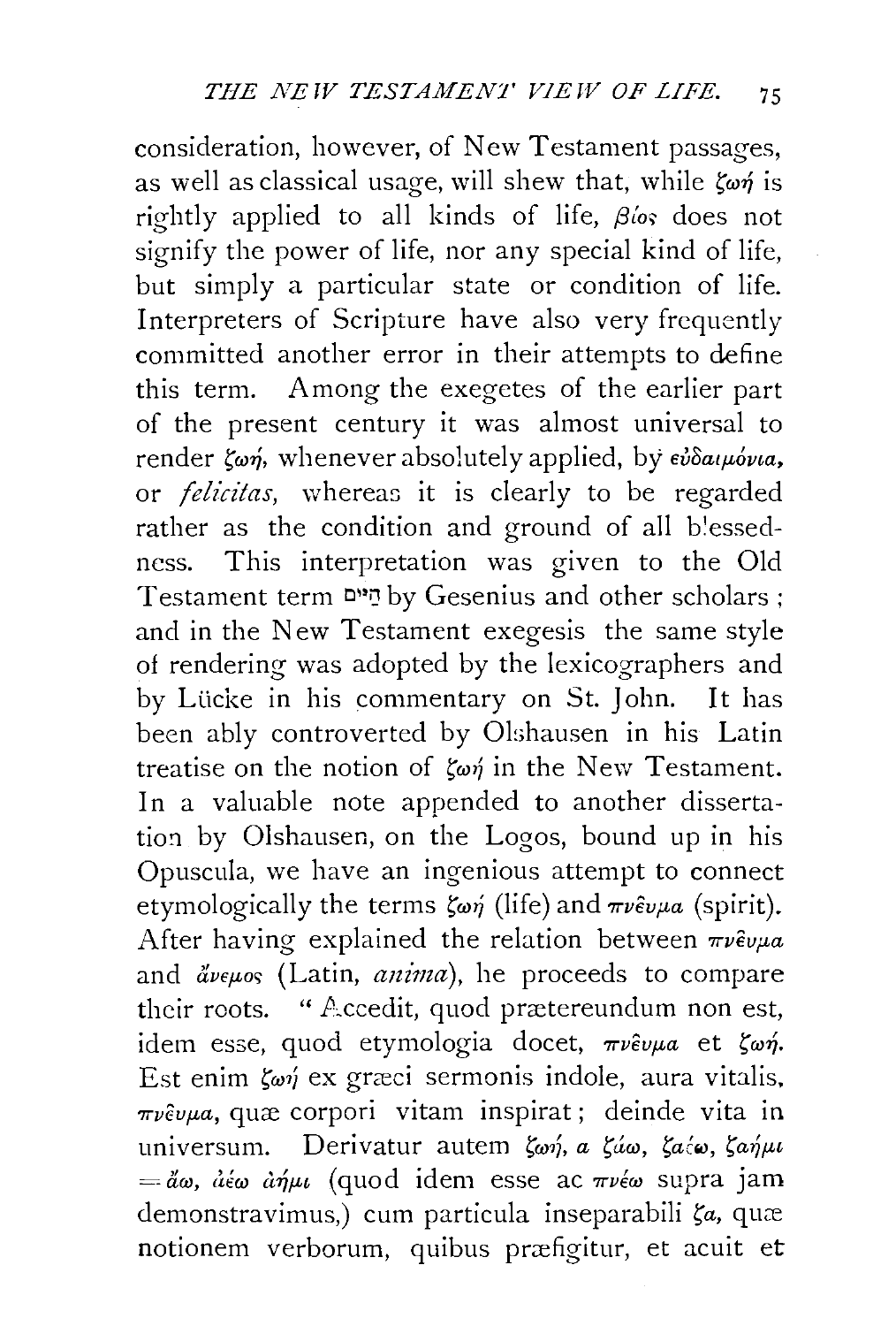auget." $\frac{1}{1}$  This etymological argument then may be regarded as satisfactorily proving that the idea of blessedness, though its attainment is possible only on condition of continued life, is yet not essentially found in the term  $\zeta_{\alpha\gamma}$  itself, which, according to the analogy of other terms derived from the same root, indicates simply the essential energy of being.

So far, then, we have spoken of the absolute meaning of the term  $\zeta \omega \eta$ . The passage, however, which we are specially considering introduces the idea of life in immediate connection with the personality of the Logos in whom it is found: in Him was life. This union of life with the Word was also fully recogn:zed in the religious system of the ancient Persians. In the Zend-Avesta we find Ormuzd explaining to Zoroaster the doctrine of the Divine Word. He defines the Word as the ground and source of all being; and when asked by Zoroaster what this Word is, he declares that it is himself who is the Word. Ormuzd as the Divine Word, then, is the principle of life. In one important respect, however, the purity of Scripture doctrine appears in striking contrast to all forms of Oriental Gnosticism. The active and. immediate dispensation of life, according to the cosmogonic theories of these enthusiastic specu-

' And further, what is not to be overlooked, etymology teaches that  $\pi \nu \tilde{v} \mu a$  (spirit) and  $\zeta \omega \dot{\eta}$  (life) are the same. For, according to the usage of the Greek language,  $\zeta \omega \eta$  is the vital air, the breath of man's life- $\pi \nu \varepsilon \varepsilon \mu a$  that which breathes life into the body, then also life generally. And  $\zeta_{\omega \eta}$  is derived from  $\zeta \dot{\alpha} \omega$ ,  $\zeta_{\alpha \dot{\alpha}} \omega_{\mu}$ , which are respectively equivalent to the forms *ἄω*, *ἀέω*, *ἀήμι* (which we have before shewn to be the same as  $\pi \nu \infty$ , together with the inseparable particle  $\zeta a$ , which increases and intensifies the meaning of the words to which it is prefixed.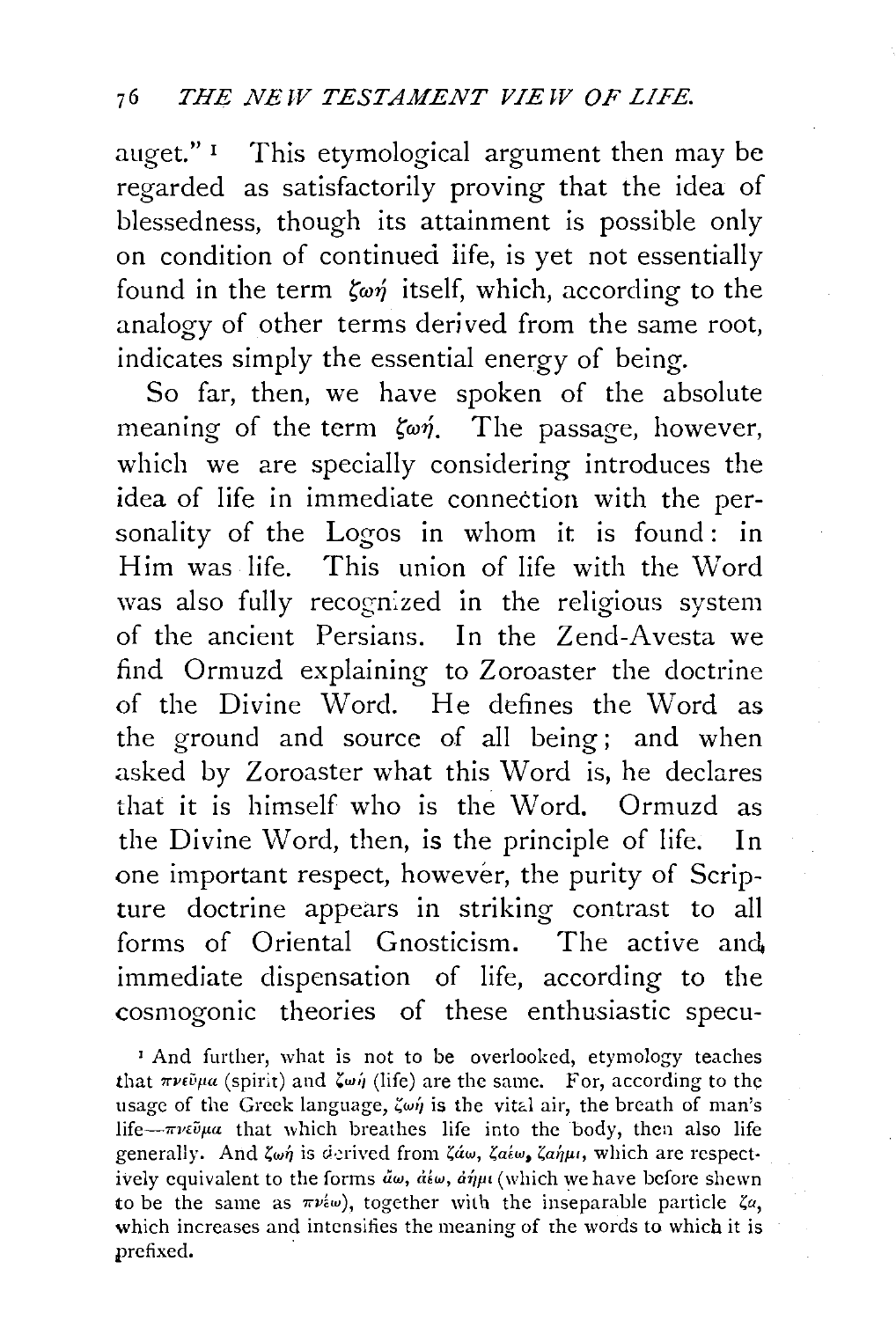lators, was not the great primitive and independent source of life. According to the Scripture doctrine, however, the Logos being absolutely one with God-who "was God"-alone has life in Himself, and so alone can originate it in others. Because the one Divine Word is life, therefore He has life and He can give life. Hence it is well worthy of notice that in the New Testament every function in any way connected with the originating or sustaining of life is immediately associated with Christ. Not only is He called the Life, but He is also called Bread, which is the staff of life, and Water, which is the indispensable presupposition of all manner of life in this world. Even when the designation, the Light, is given him, which might seem co-ordinate with that of the Life, this nevertheless is found on closer examination to be quite a subordinate conception. Light is viewed as one of the necessary elementary conditions of life. He *is* the Light of life, just as He is the Bread and the Water of life.

Now, as we have seen, this personal property of the Word is manifestly a Divine attribute. It may be interesting, however, to consider that even when taken absolutely this term  $\zeta \omega \eta$  is found to apply directly to the Absolute God. In the Old Testament Scriptures the peculiar name of God associated Him immediately with being the " I am," Jehovah. Soin the ancient philosophy of Greece, which was mainly occupied with the inquiry into the ultimate source and ground of being, the  $\delta \phi$  (the Existent) was employed in designating the absolute Deity in so far as a living and personal God was realized, and  $\tau$ ò  $\epsilon \hat{i}$ vai (existence) was found to represent the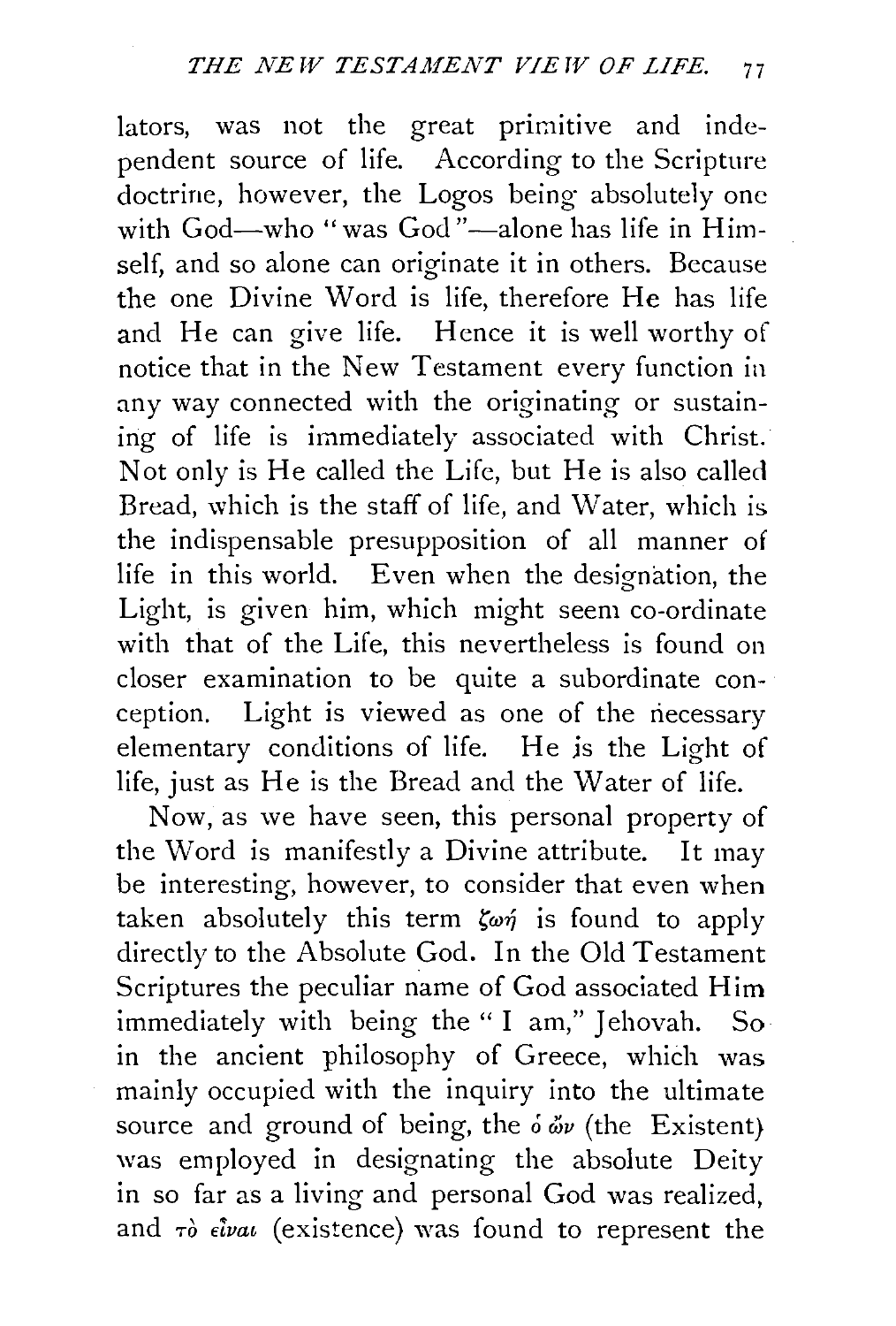very essence of his divinity. Now, it is very clear that we have here in the  $\delta \omega$  (He who has being) the  $\delta \zeta_{\omega \nu}$  (He who has life). If we desire a direct Scripture authority for assimilating or rather identifying these two ideas, we have it in Revelation iv.  $8$ ,  $9$ , where God is first described as He who was, and is  $(\delta \ \hat{\omega}_\nu)$ . and is to come, and afterwards as He who liveth  $(\delta \ \mathcal{E} \hat{\omega} \nu)$  for ever and ever. He who *is* alone is He who *lives.* Here then we have the affirmation of our Lord's divinity. He who lives, He who is the Life, must be the self-existent, whose being is necessary and eternal.

According to the doctrine of St. John and of the New Testament writers generally, not only has Christ this life in Himself, but He alone has it. Life is indeed the distinctive attribute of God ; but in reference to this world there is no life except that which is in Christ. In his "Christian Dogmatics," Martensen has given beautiful expression to this truth regarding the Logos. "As the heart of God the Father, He is at the same time the eternal heart of the world, through which the Divine life streams into creation. As the Logos of the Father, He is at the same time the eternal Logos of the world, through whom the Divine light shines into creation."<sup>1</sup> The Logos is not only the life-possessor, but He is also the lifedispenser. Where life exists in this world it must be derived from Him, and whatever in the world is not derived from Him, though it may have the appearance of life, yet in reality has no life in it. This seems to be the idea of St. John in the final clause of the passage now before us, which is so immediately

' Martensen, "Christian Dogmatics." Edinburgh, r866, p. 237.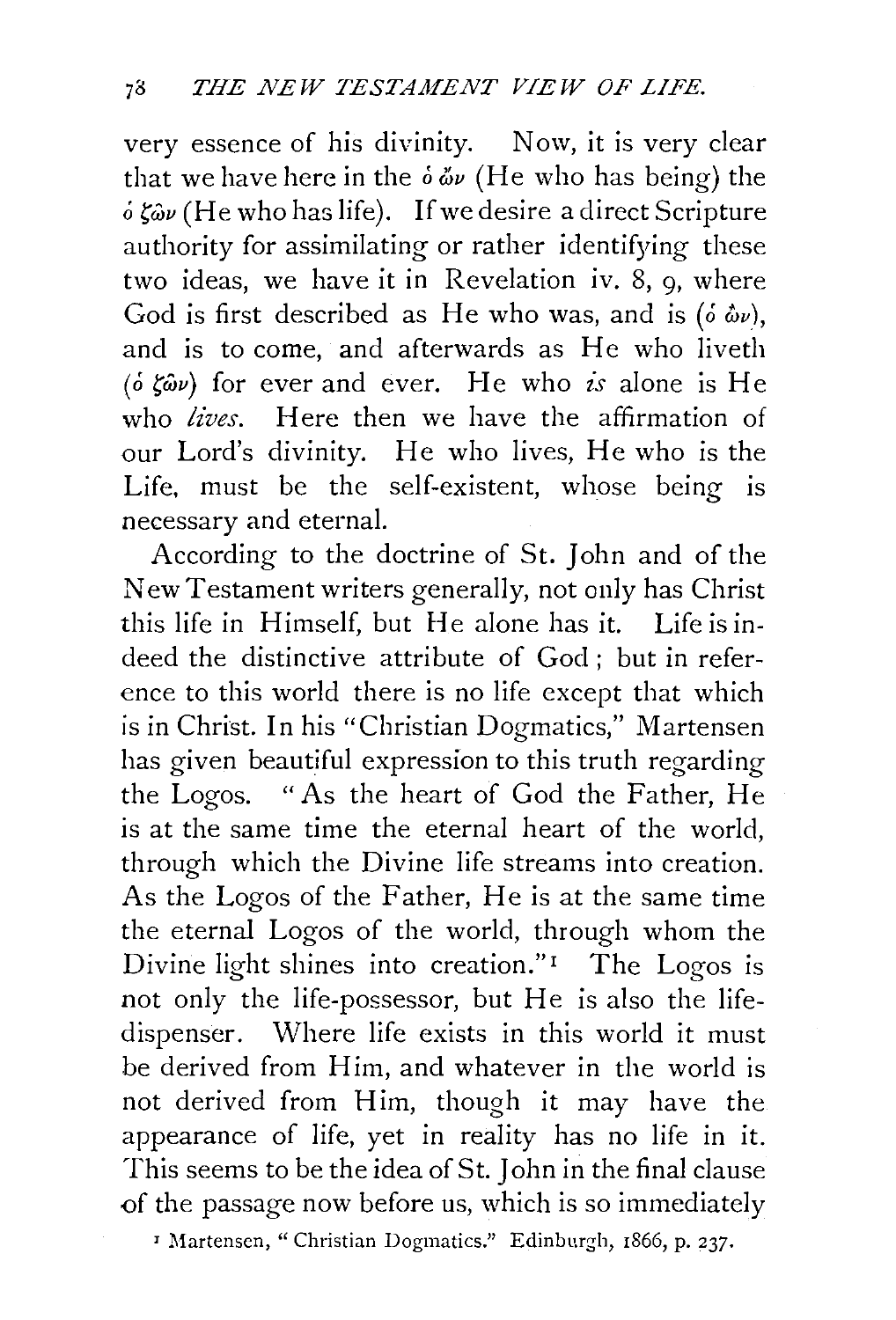connected with that other which we have just been considering. " In him was life, and the life was the light of men." As we have said before, the idea of light is not to be co-ordinated with that of life, but is rather to be regarded as a subordinate property. To illustrate what we mean, we may by a slight alteration of the arrangement render the doctrinal statement of our text in a more compact form. " The life which was in Him was the light of life to men." We may now see plainly how the statement "in him was life" is the real middle point—the centre of energy and significance in the Christian doctrine of creation. From the previous verse it appears that by the Word all things were made, but from this statement we learn that these things owe their life, not only to Him, but to his life. This utterance, however, has also a special reference to the higher points in creation. And so it is said He is not only the original fount of that life which is in men, but He is actually that vital element in which men live; and just as in the light alone can the functions of natural life be exercised, so also only in the light of the \N ord, who is life, can man live. Have we not here, in the declaration that man's true life is only found in the Word of God, a beautiful parallel to the memorable saying of our Lord, "Man shall not live by bread alone, but by every word that proceedeth out of the mouth of God"?

There is thus much practical result attainable by our firmly maintaining the Scripture doctrine that in this world there is but one source and spring of life. Only union with Him who is the life can secure life to us. The absolutely Divine life